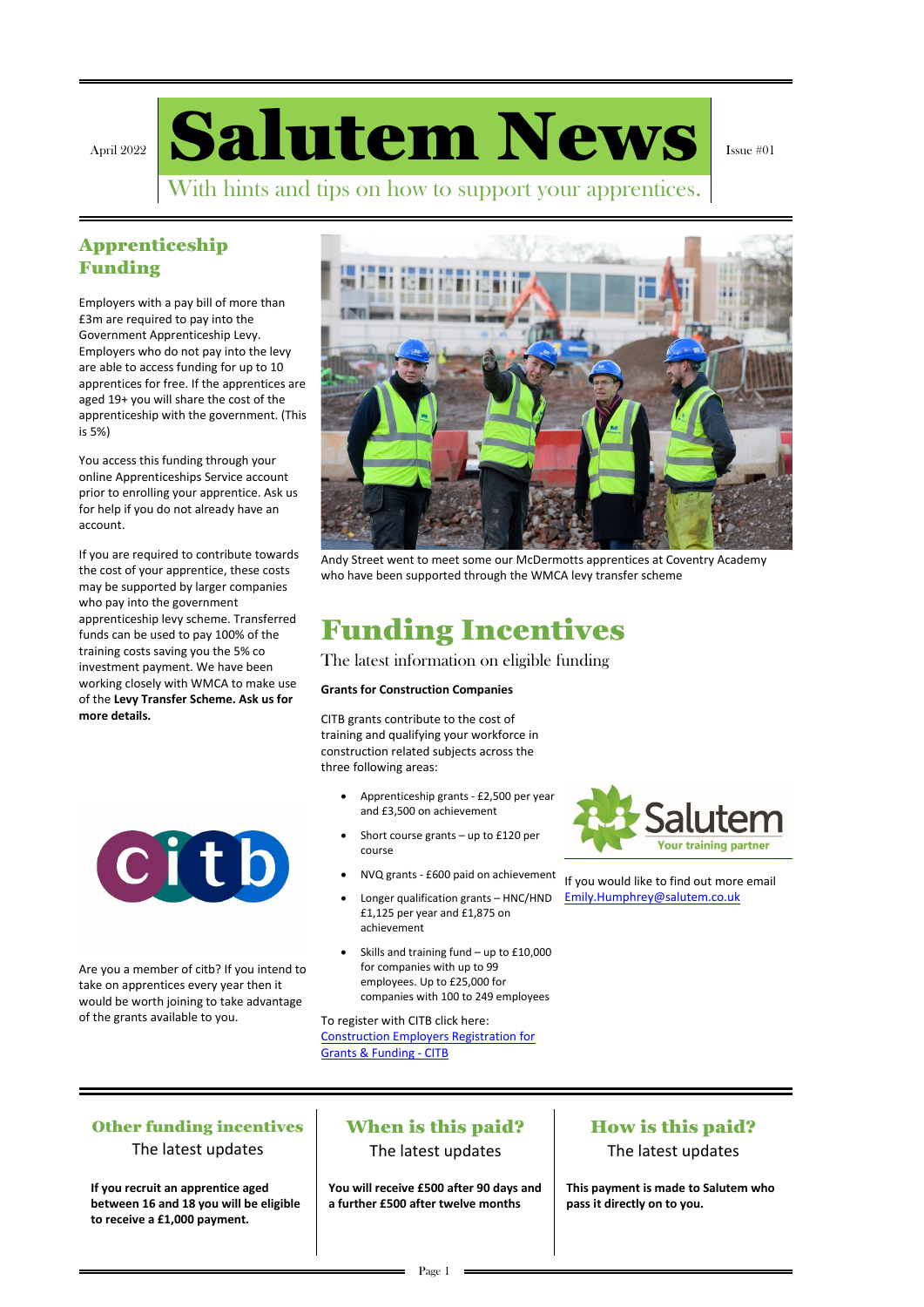## April 2022 SALUTEM NEWS Issue #01

## Some common myths about off the job training

**MYTH** My apprentice will spend a lot of time **MYTH** Off the job training must be delivered away from the workplace

#### **FACT**

- Apprenticeships are about upskilling and off the job training takes up 20% of the contracted hours of your apprentice
- Research has revealed that employers who invest in off the job training see higher productivity and apprentices feel valued
- Off the job training is ADDITIONAL to your apprentices normal duties and must include NEW knowledge, skills and behaviours specifically relevant to the apprenticeship
- As an employer you may already have existing training programmes or materials you can use to deliver elements of the apprentice's off the job training such as dumper and roller or cable avoidance training

by a provider in a classroom, at an external location

#### **FACT**

- Training can be at your apprentice's usual place of work, or at another external location and it may include theory, practical training and assignments.
- It can be delivered flexibly as part of each day, one day a week or in block release.

**MYTH** Off the job training can be done in the apprentice's own time



#### **FACT**

• All off the job training takes place within the apprentice's normal working hours



## Wider Learning exam preparation, one to one tutorials.

### What is off the job training?

The following activities can contribute towards off the job training

#### **Theory**

Classes and workshops, online learning and webinars, reading and research

### **Practical Training**

Job shadowing, mentoring, attending meetings, industry visits, events and competitions, visits to different departments.

#### **Learning Support Time**

Writing self-assessments, writing assignments, reflective accounts, revision,

## What is it and why are we doing it?

We are required by government directive to make sure that the apprentice and their employers are aware of:

- Safeguarding, including Prevent which is reducing the threat from terrorism by stopping people from becoming radicalised and supporting terrorists
- Health and wellbeing including mental health support
- Equality and diversity

As an apprentice employer you have a responsibility and a duty of care to keep your apprentices safe.

In June 2021, Ofsted published a review of sexual abuse in schools and colleges that focused on the prevalence of peer on peer sexual harassment and sexual violence including online, in their lives and the lives of their peers.